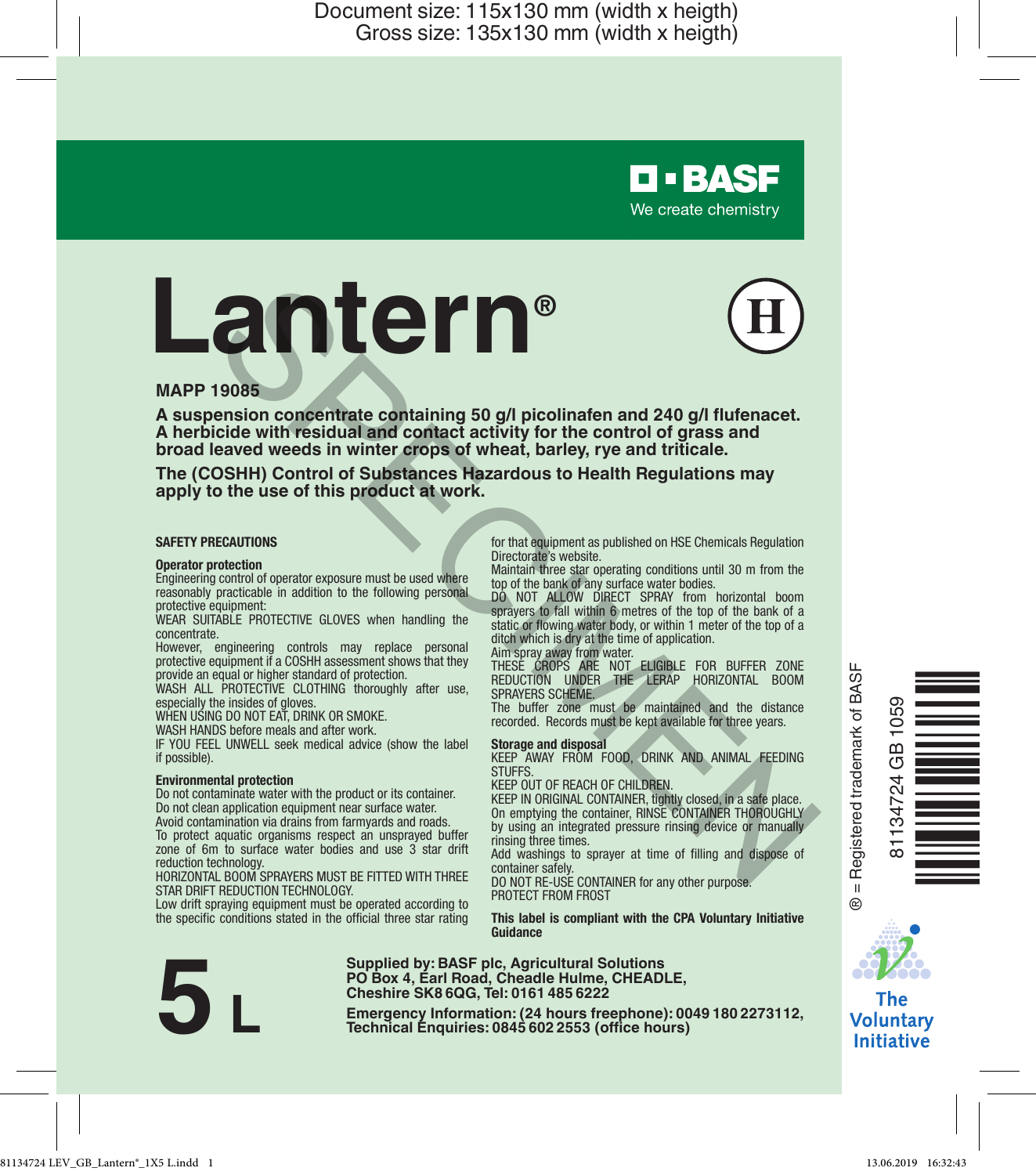# **Lantern®**

**A suspension concentrate containing 50 g/l picolinafen and 240 g/l flufenacet.** 

### **Warning**

# **IMPORTANT INFORMATION**

## **FOR USE ONLY AS AN AGRICULTURAL HERBICIDE**

| May cause damage to organs through prolonged or<br>repeated exposure.<br>Very toxic to aquatic life with long lasting effects.                                                                                                                                                                                                     |                                   |                                           |                                |                                         |  |
|------------------------------------------------------------------------------------------------------------------------------------------------------------------------------------------------------------------------------------------------------------------------------------------------------------------------------------|-----------------------------------|-------------------------------------------|--------------------------------|-----------------------------------------|--|
| Keep out of reach of children.<br>Do not breathe spray.<br>Get medical advice/attention if you feel unwell.<br>Collect spillage.<br>Dispose of contents/container to a licensed hazardous-waste<br>disposal contractor or collection site except for empty clean<br>containers which can be disposed of as non-hazardous<br>waste. |                                   |                                           |                                |                                         |  |
| Contains 1,2-benzisothiazol-2(2H)-<br>one, 2-methylisothiazol-3(2H)-one<br>and flufenacet. May produce allergic reaction.<br>To avoid risks to human health and the environment,<br>comply with the instructions for use.                                                                                                          |                                   |                                           |                                |                                         |  |
| <b>IMPORTANT INFORMATION</b>                                                                                                                                                                                                                                                                                                       |                                   |                                           |                                |                                         |  |
| FOR USE ONLY AS AN AGRICULTURAL HERBICIDE                                                                                                                                                                                                                                                                                          |                                   |                                           |                                |                                         |  |
| <b>Crops</b>                                                                                                                                                                                                                                                                                                                       | <b>Maximum</b><br>individual dose | <b>Maximum</b><br>number of<br>treatments | Latest time of<br>application  | <b>Aquatic buffer</b><br>zone distance: |  |
| Winter wheat,<br>Winter barley,<br>Rye, Triticale                                                                                                                                                                                                                                                                                  | 1 litre product/<br>hectare       | 1 per crop                                | Before crop<br>growth stage 30 | 6 meters                                |  |
|                                                                                                                                                                                                                                                                                                                                    |                                   |                                           |                                |                                         |  |

This product must not be applied via hand-held equipment

**READ THE LABEL BEFORE USE. USING THIS PRODUCT IN A MANNER THAT IS INCONSISTENT WITH THE LABEL MAY BE AN OFFENCE. FOLLOW THE CODE OF PRACTICE FOR USING PLANT PROTECTION PRODUCTS.**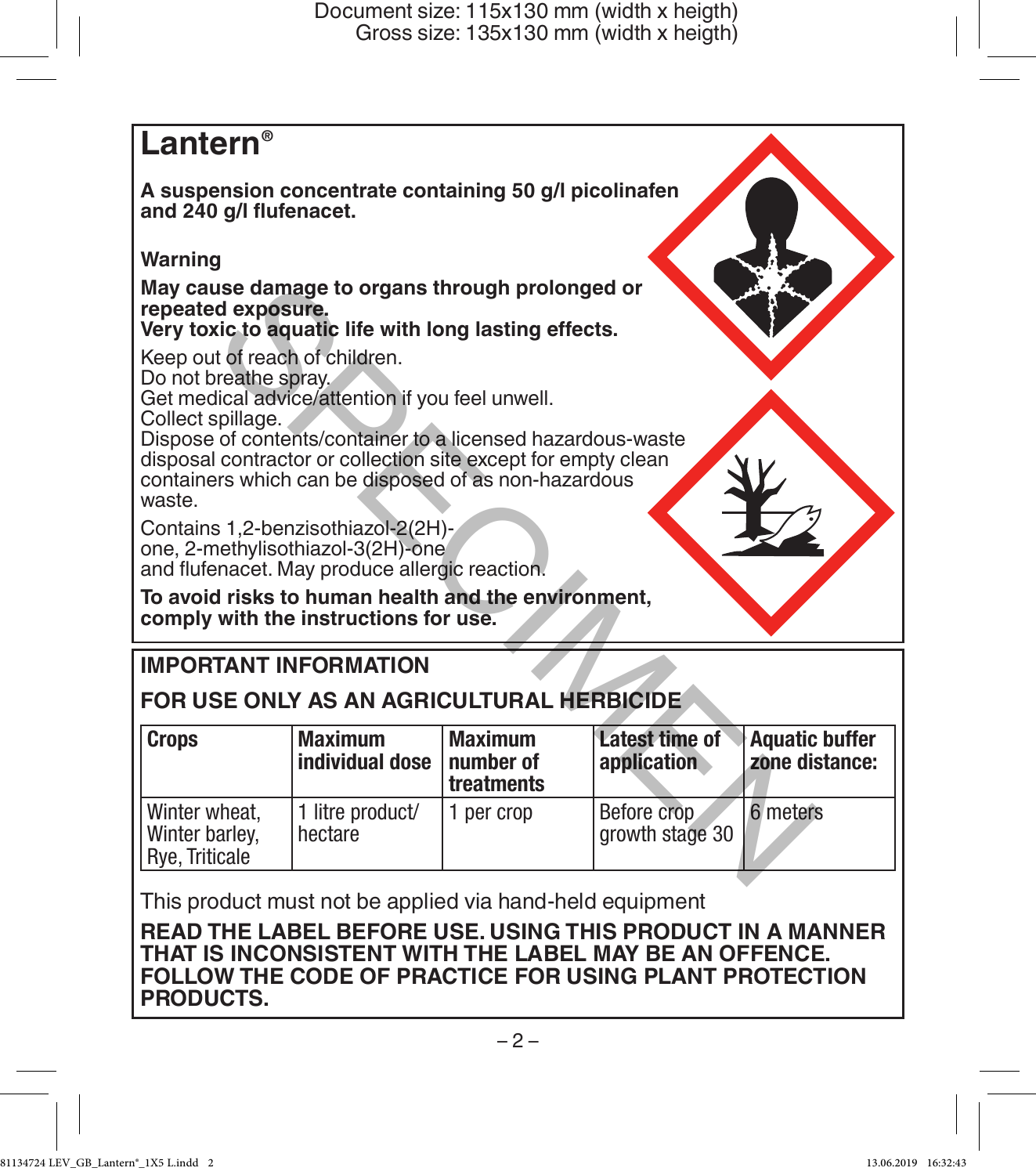### **DIRECTIONS FOR USE**

IMPORTANT: This information is approved as part of the Product Label. All instructions within this section must be read carefully in order to obtain safe and successful use of this product.

### **Restrictions/Warnings**

### **Efficacy**

Effectiveness using three star drift reduction technology may be reduced.

Some soil moisture is required for residual activity. Best results will be obtained if rain falls within 7 days of application.

Residual control may be reduced under prolonged dry conditions, on soils containing more than 6% organic matter, on soils with a high Kd factor or on soils with a high ash content.

Loose or cloddy seedbeds should be consolidated before treatment otherwise reduced weed control or crop damage may occur. With direct drilled crops, harrow across slits to cover the seed before spraying.

For effective weed control, seedbed preparations should include the even incorporation of any trash or straw to a depth of 15 cm.

Where cultural techniques which encourage the build-up of organic residues in the soil surface are practised for a number of seasons, the effectiveness of residual herbicides may be reduced. In such circumstances periodic ploughing is recommended to disperse the residues into a greater volume of soil. These using three star drift reduction technology may be reduced.<br>
In moisture is required for residual activity. Best results will be obtain<br>
in 7 days of application.<br>
control may be reduced under prolonged dry condition

Do not disturb the soil after application.

Do not roll autumn treated crops until the spring.

### **Soil types**

Lantern is suitable for use on all soil types as defined by Soil Texture (85) System, except sands and very light soils and very stony or gravelly soils as there is a risk of crop damage.

### **Seedbed preparation**

For pre-emergence treatments, seed should be sown into a fine, firm seedbed so that seed is adequately covered with a minimum of 2.5 cm of settled soil.

### **Crop safety**

Do not apply Lantern, either alone or in tank mixture, when heavy rain is forecast and do not use on waterlogged soil or soils prone to waterlogging. Crop thinning or reductions in crop vigour, which may result in yield reductions, can occur if there is very wet weather after application. When a crop check has occurred, this normally grows out after a few weeks and yields are normally unaffected.

Some transient bleaching may be seen after application to some crops. This does not lead to yield loss.

Do not overlap spray swaths, particularly on the headlands.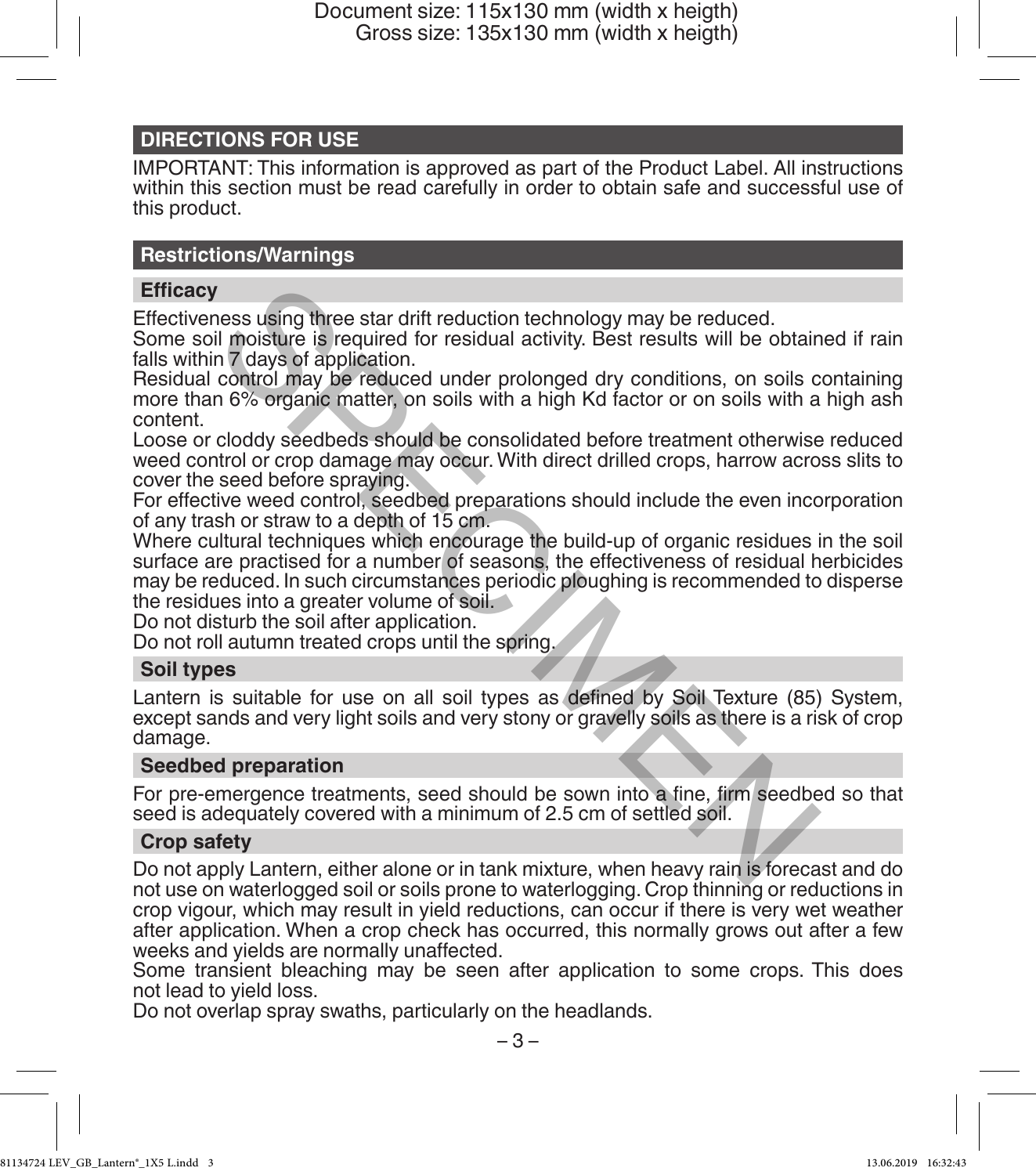Avoid spraying during periods of prolonged or severe frosts as sharp or severe frosts following application may cause transitory discolouration or scorch from which the crop will normally recover.

Do not apply Lantern, either alone or in tank mixture, to crops suffering from stress, which may be caused, for example, by pests, disease, waterlogging, poor seedbed conditions, wind abrasion, nutrient deficiencies or previous chemical treatment. Do not incorporate Lantern into the soil.

Do not spray undersown crops or those to be undersown.

### **Spray drift**

### **Weed control**

### **Susceptibility of weeds to single applications of Lantern.**

| Do not roll emerged crops prior to application. | Do not spray undersown crops or those to be undersown.<br>Shallow drilled crops should only be treated post-emergence. |                                                                                           |  |
|-------------------------------------------------|------------------------------------------------------------------------------------------------------------------------|-------------------------------------------------------------------------------------------|--|
| <b>Spray drift</b>                              |                                                                                                                        |                                                                                           |  |
| the target area.                                |                                                                                                                        | Extreme care is required to avoid spray drift on to neighbouring crops and plants outside |  |
| <b>Weed control</b>                             |                                                                                                                        |                                                                                           |  |
|                                                 | Susceptibility of weeds to single applications of Lantern.                                                             |                                                                                           |  |
| small actively growing weeds.                   |                                                                                                                        | Best results will be achieved by application either pre- or early post-emergence on to    |  |
| Weed                                            | Lantern                                                                                                                |                                                                                           |  |
|                                                 | $1.0$ $I/ha$                                                                                                           |                                                                                           |  |
|                                                 | pre                                                                                                                    | post                                                                                      |  |
| Annual meadowgrass                              | S                                                                                                                      | S to 3lvs                                                                                 |  |
| Loose silky bent                                | S                                                                                                                      |                                                                                           |  |
| Italian ryegrass                                |                                                                                                                        | MS to 1 leaf                                                                              |  |
| Charlock                                        | S                                                                                                                      | S to 2 lvs                                                                                |  |
| Cleavers                                        | <b>MS</b>                                                                                                              | S to 2 whls                                                                               |  |
| Common chickweed                                | S                                                                                                                      | S to 4 lvs.                                                                               |  |
| Common field speedwell                          | S                                                                                                                      | S to 2 lvs                                                                                |  |
| Common poppy                                    | S                                                                                                                      | S to 2 lvs                                                                                |  |
| Field pansy                                     | S                                                                                                                      | S to 4 lvs                                                                                |  |
| Ivy leaved speedwell                            | <b>MS</b>                                                                                                              | S to 2 lvs                                                                                |  |
| Mayweed sp.                                     | S                                                                                                                      | S to 2 lvs                                                                                |  |
| Shepherd's purse                                | S                                                                                                                      | S to 4 lvs                                                                                |  |
| non-Clearfield vol Oilseed rape                 | S                                                                                                                      | S to 2 lvs                                                                                |  |
| <b>Clearfield vol Oilseed rape</b>              | S                                                                                                                      | S to 2 lvs                                                                                |  |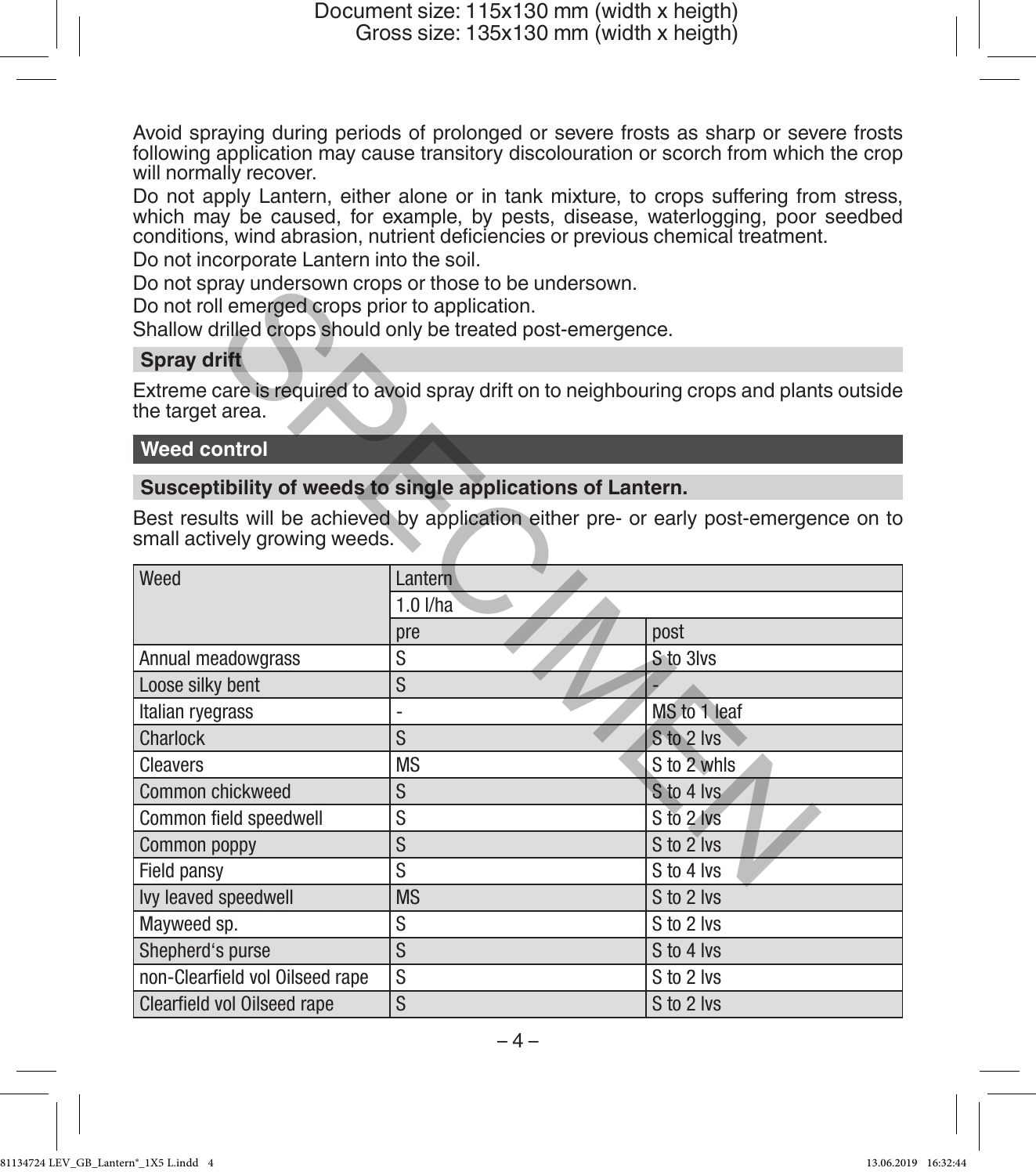### $S =$ Susceptible

MS = Moderately Susceptible

Lantern can provide up to 73-76% control of black-grass when used alone at 1.0 l/ha. Improved control of black-grass can be achieved by the use of Lantern in an appropriate management strategy that includes mixtures or sequences with different herbicides with an alternative mode of action.

### **Resistance Management**

Strains of some annual grasses (e.g. Black-grass, Wild-Oats, and Italian Ryegrass) have developed resistance to herbicides, which may lead to poor control. A strategy for preventing and managing such resistance should be adopted. Do not use more than one application of Lantern in one growing season. Lantern contains picolinafen which is an inhibitor of carotenoid biosynthesis at the PDS step (a group that includes picolinafen and diflufenican). To prevent the development of resistant weeds herbicides with different modes of action must be used when applying in sequence.

Repeated use of herbicides with the same mode of action can increase the risk of strains of weeds developing resistance to these compounds, leading to poor control. In order to minimise the risk, a strategy for preventing and managing such resistance should be adopted. Use products with different modes of action and from different chemical groups in sequence or tank-mix, in conjunction with effective cropping rotation and cultivation techniques. In all cases the recommended rate of use should be adhered to. Further guidance on weed resistance management is available from the Herbicide Resistance Action Committee (HRAC) and Weed Resistance Action Group (WRAG). Guidelines have been produced by the Weed Resistance Action Group and copies are available from HGCA, CPA, your distributor, crop adviser or product manufacturer. nce Management<br>
is some amoual grasses (e.g. Black-grass, Wild-Oats, and Italian F<br>
is some amoual grasses (e.g. Black-grass, Wild-Oats, and Italian F<br>
defeloped resistance to herbicides, which may lead to poor control. A<br>

Key elements of the weed resistance management strategy for Lantern:

- Always follow WRAG guidelines for preventing and managing herbicide resistant weeds.
- Maximise the use of cultural control measures wherever possible (e.g. crop rotation, ploughing, stale seedbeds, etc).
- Adopt as diverse a rotation as possible using autumn and spring sown crops.
- Do not rely on one herbicide mode of action for the control of grass or broad-leaved weeds in the same field over several years.
- Use tank mixes or sequences of effective herbicides with different modes of action within individual crops, or successive crops.
- Apply post-emergence products/mixtures to small, actively growing weeds to maximise the level of control.
- Monitor fields regularly and investigate the reasons for any poor control.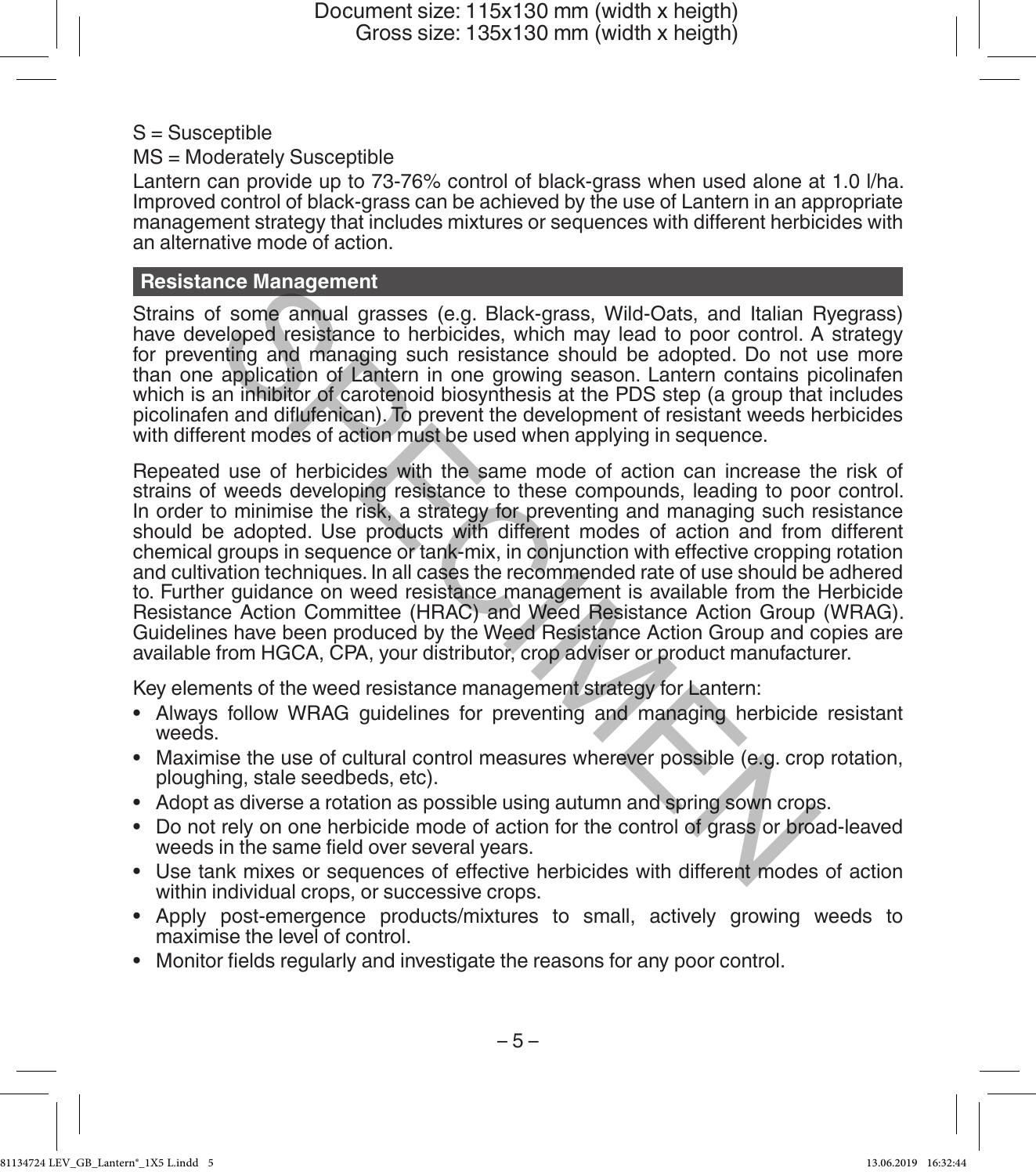### **Crop Specific Information**

Lantern can be used on all varieties of winter crops of wheat, barley, rye and triticale.

### **Time of application**

Lantern may be applied either pre or post emergence of the crop up to and including the end of tillering (BBCH 29).

### **Rate of application**

Apply Lantern at 1.0 litre per hectare in 100–400 l/ha water.

### **Following Crops**

### **Following crops after normal harvest**

There are no restrictions on following crops after the normal harvest of crops treated with Lantern alone.

### **Re-drilling due to crop failure**

In the event of crop failure, winter wheat can be re-sown in the same autumn provided soil is cultivated to a minimum depth of 15 cm. Any of the following crops may be sown provided there has been a minimum of 60 days after the application of Lantern and the soil is cultivated to a minimum depth of 15 cm; legumes, maize, sugar beet and sunflower. Oilseed rape can be re-sown after 90 days following a pre-emergence application of Lantern, or 60 days following a post emergence application of Lantern and the soil is cultivated to a minimum depth of 15 cm. Spring barley can be re-drilled 120 days following application of Lantern and the soil is cultivated to a minimum depth of 15 cm. application<br>thern at 1.0 litre per hectare in 100–400 l/ha water.<br>Ing Crops<br>on eastrictions on following crops after the normal harvest of crop<br>ern alone.<br>In g due to crop failure, winter wheat can be re-sown in the same a

### **Mixing and Application**

### **Application**

Apply Lantern in 100–400 l/ha water volume as a MEDIUM spray as defined by BCPC. Use the higher water volume in more dense crops where weed shading is more likely.

To ensure optimum spray coverage and minimize spray drift, adjust the spray boom to the appropriate height above the crop, according to guidance provided by the sprayer and/or nozzle manufacturer.

### **Mixing**

Never prepare more spray solution than is required.

Fill the spray tank three quarters full with water and start the agitation.

To ensure thorough mixing of the product, invert the container several times before opening.

Add the required quantity of Lantern to the spray tank while re-circulating. Continue agitation until spraying is completed.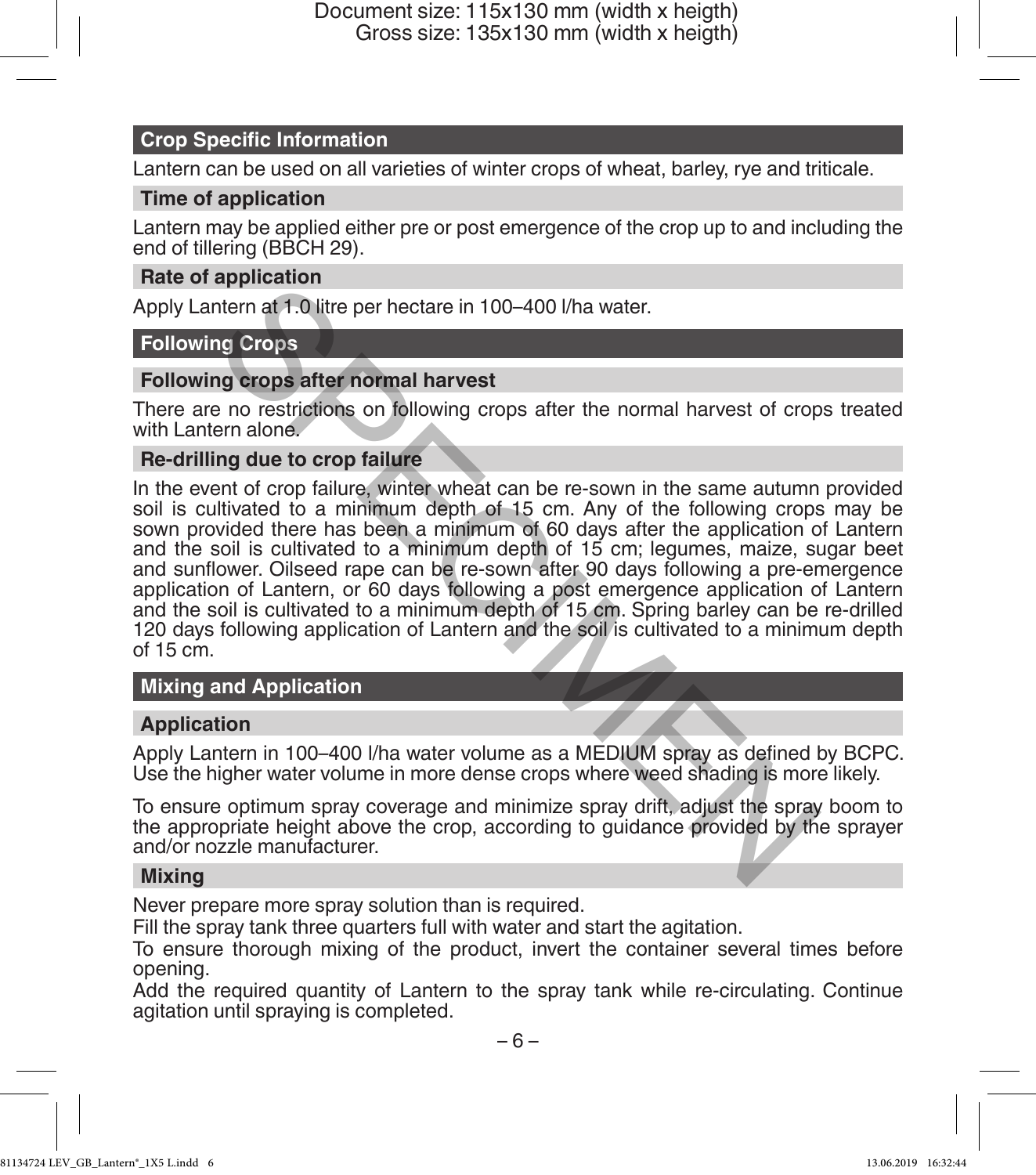On emptying the product container, rinse container thoroughly by using an integrated pressure rinsing device or manually rinsing three times.

Add washings to sprayer at time of filling and dispose of container safely.

### **Tank cleaning**

Wash sprayer thoroughly immediately after use, using clean water and following the sprayer cleaning guidance provided by the equipment manufacturer.

### **Compatibility**

For current details of compatible tank-mixes contact the BASF Technical Services Hotline 0845 602 2553, your distributor or local BASF representative.

### **The following does not form part of the authorised label text.**

With many products there is a general risk of resistance developing to the active ingredients. For this reason a change in activity cannot be ruled out. It is generally impossible to predict with certainty how resistance may develop because there are so many crop and use connected ways of influencing this. We therefore have to exclude liability for damage or loss attributable to any such resistance that may develop. To help minimise any loss in activity the BASF recommended rate should in all events be adhered to.

Numerous, particularly regional or regionally attributable, factors can influence the activity of the product. Examples include weather and soil conditions, crop plant varieties, crop rotation, treatment times, application amounts, admixture with other products, appearance of organisms resistant to active ingredients and spraying techniques. Under particular conditions a change in activity or damage to plants cannot be ruled out. The manufacturer or supplier is therefore unable to accept any liability in such circumstances. All goods supplied by us are of high grade and we believe them to be suitable, but as we cannot exercise control over their mixing or use or the weather conditions during and after application, which may affect the performance of the material, all conditions and warranties, statutory or otherwise, as to the quality or fitness for any purpose of our goods are excluded and no responsibility will be accepted by us for any damage or injury whatsoever arising from their storage, handling, application or use; but nothing should be deemed to exclude or restrict any liability upon us which cannot be excluded or restricted under the provisions of the Unfair Contract Terms Act 1977 or any similar applicable law. Heaning guidance provided by the equipment manutacturer.<br>
Tibility<br>
Int details of compatible tank-mixes contact the BASF Technical<br>
845 602 2553, your distributor or local BASF representative.<br>
owing does not form part of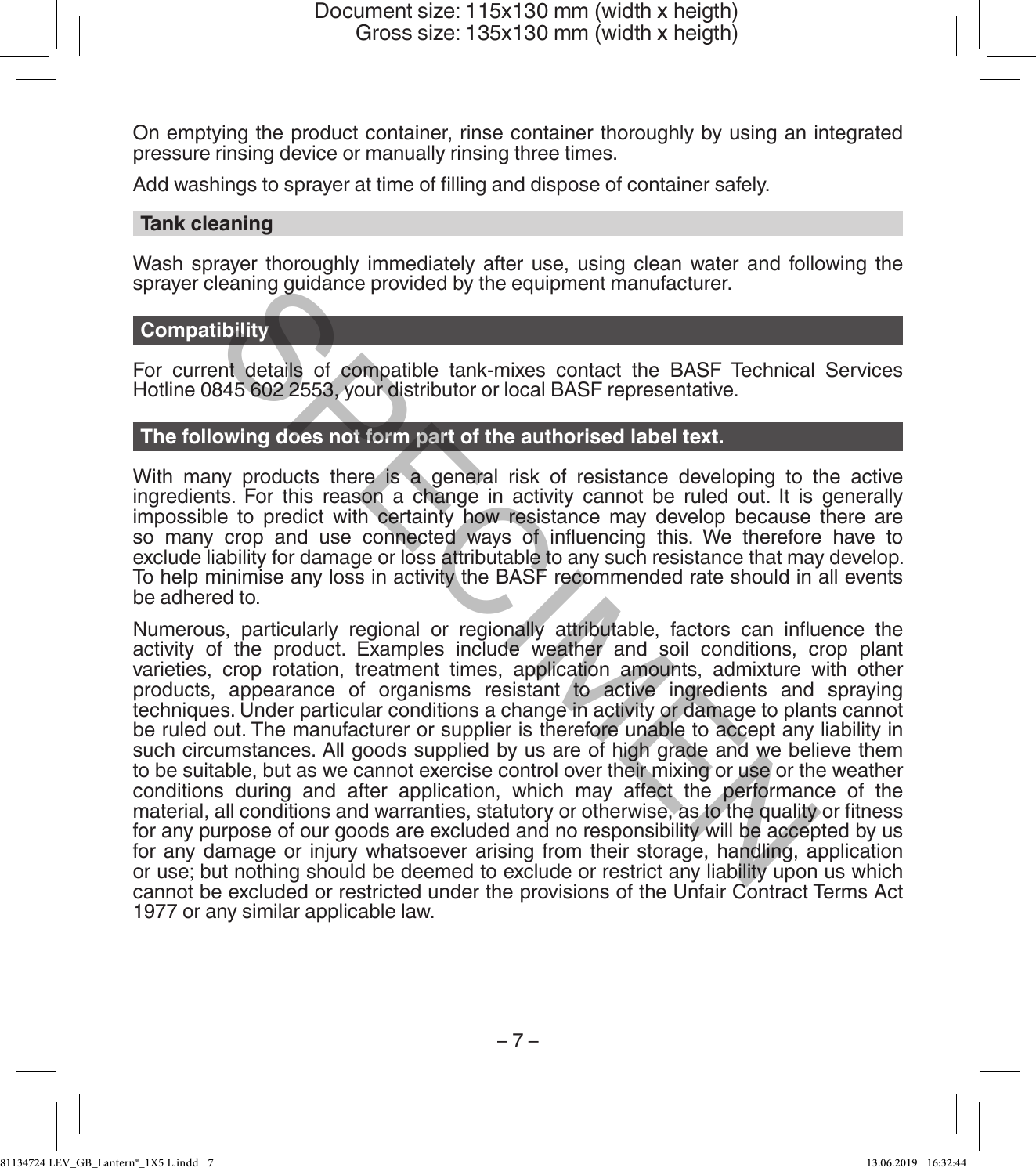### **Section 6 of the Health and Safety at Work Act**

### **Additional Product Safety Information**

The product label provides information on a specific pesticidal use of the product; do not use otherwise, unless you have assessed any potential hazard involved, the safety measures required and that the particular use has "off-label" approval or is otherwise permitted under the Plant Protection Products Regulations.

The information on this label is based on the best available information including data from test results.

### **Safety Data Sheet**

To access the Safety Data Sheet for this product scan the QR code or use the weblink below:



bit.ly/Lantern\_sds

Alternatively, contact your supplier.